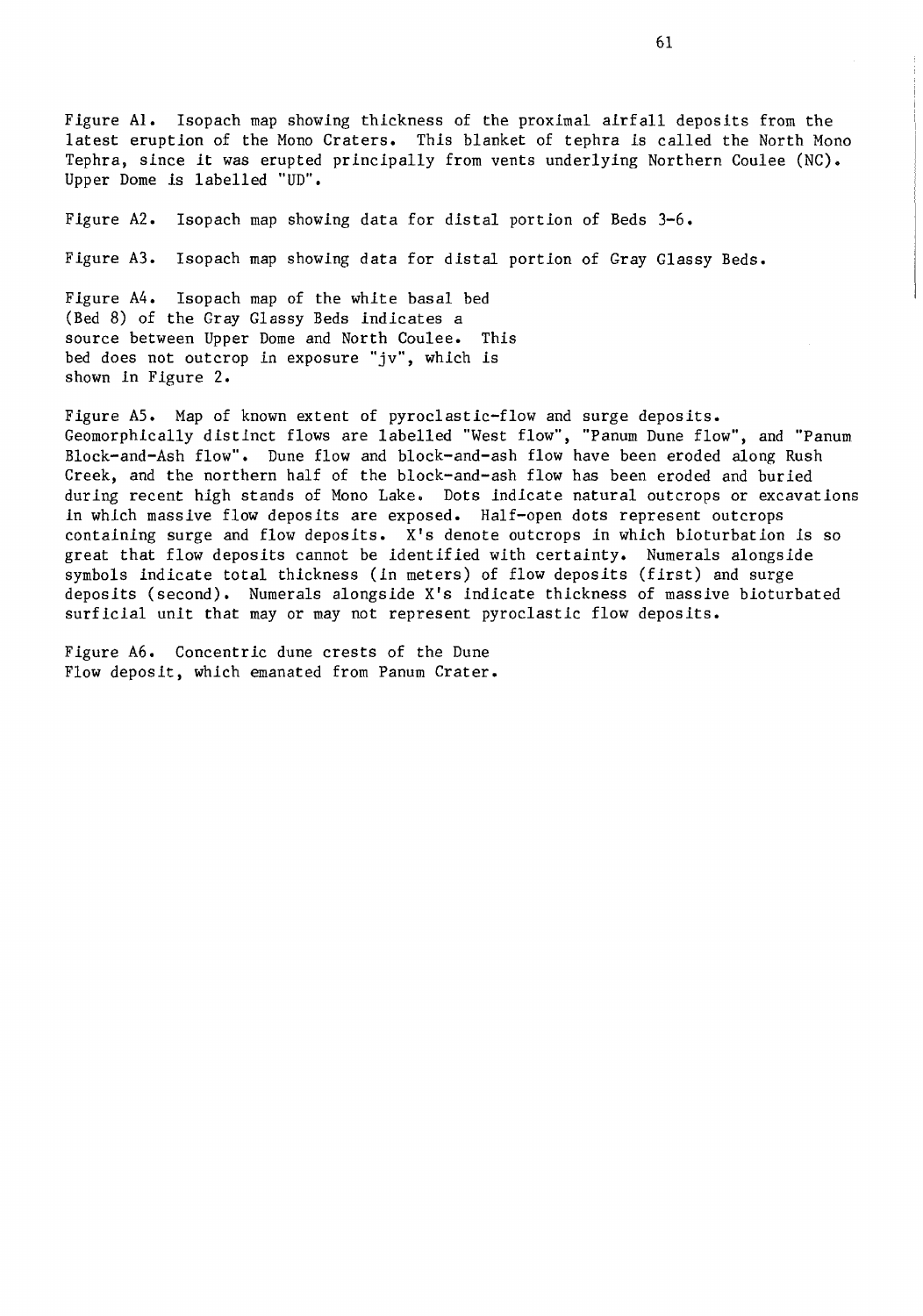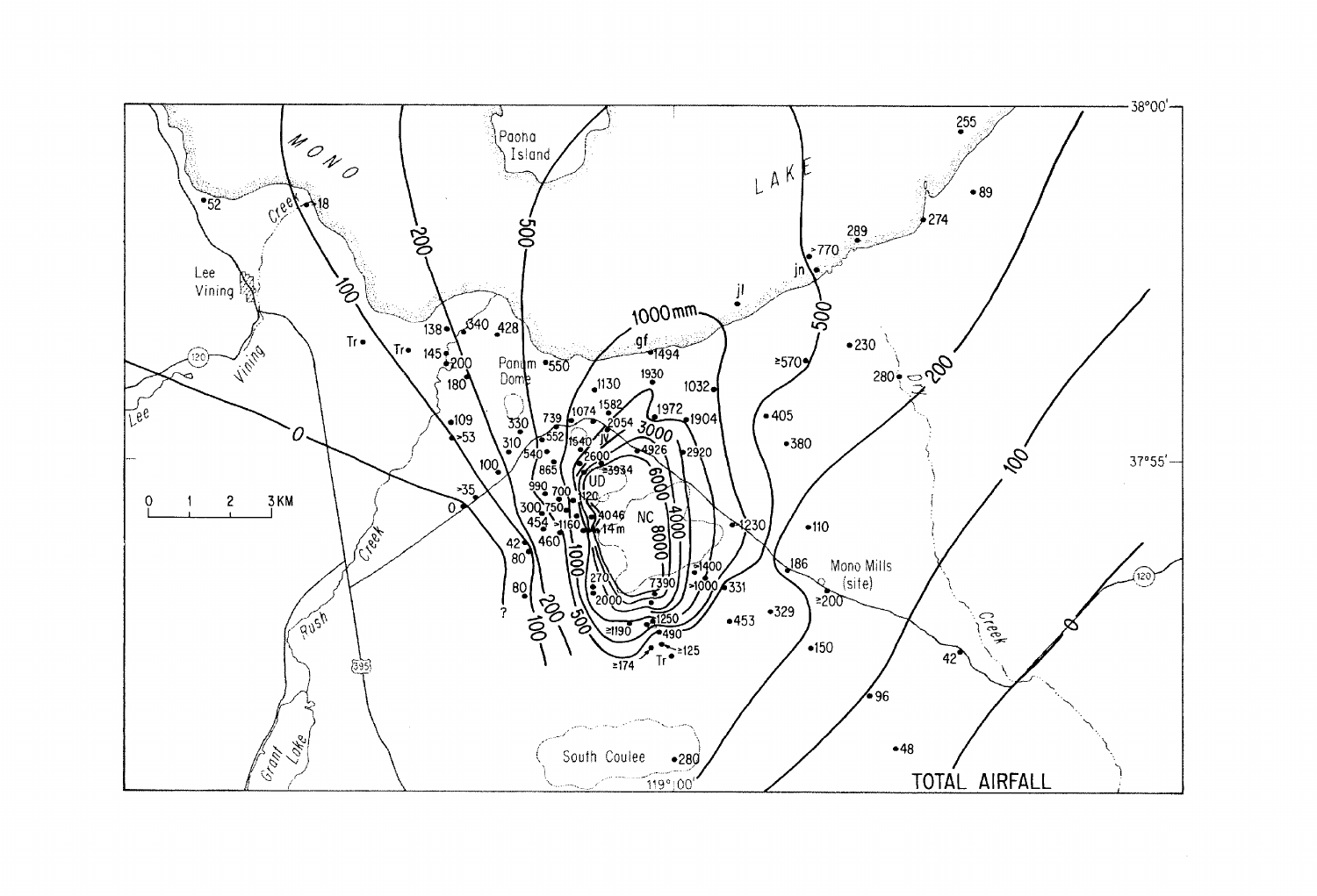

 $\sim$   $\sim$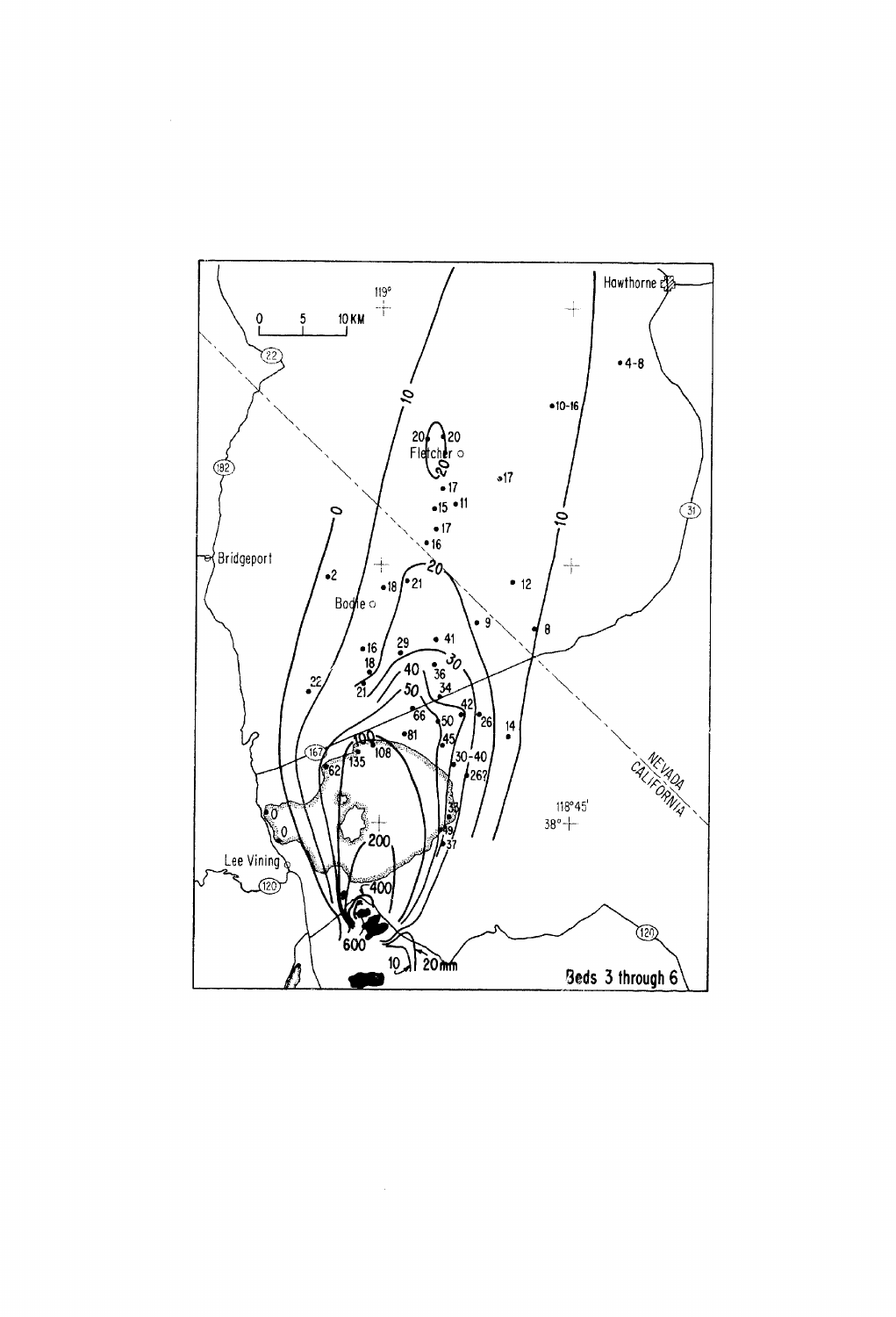

 $\hat{\boldsymbol{\beta}}$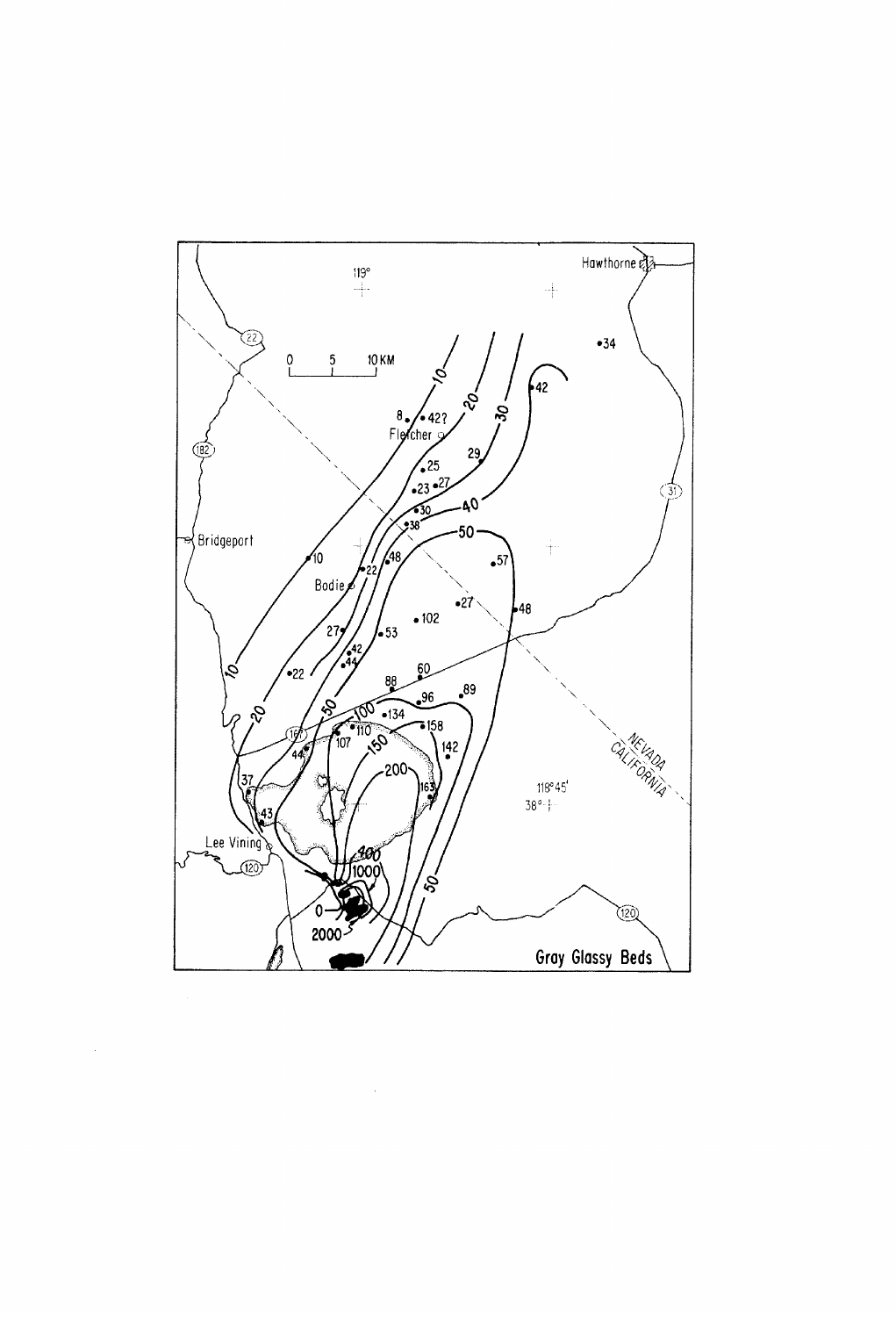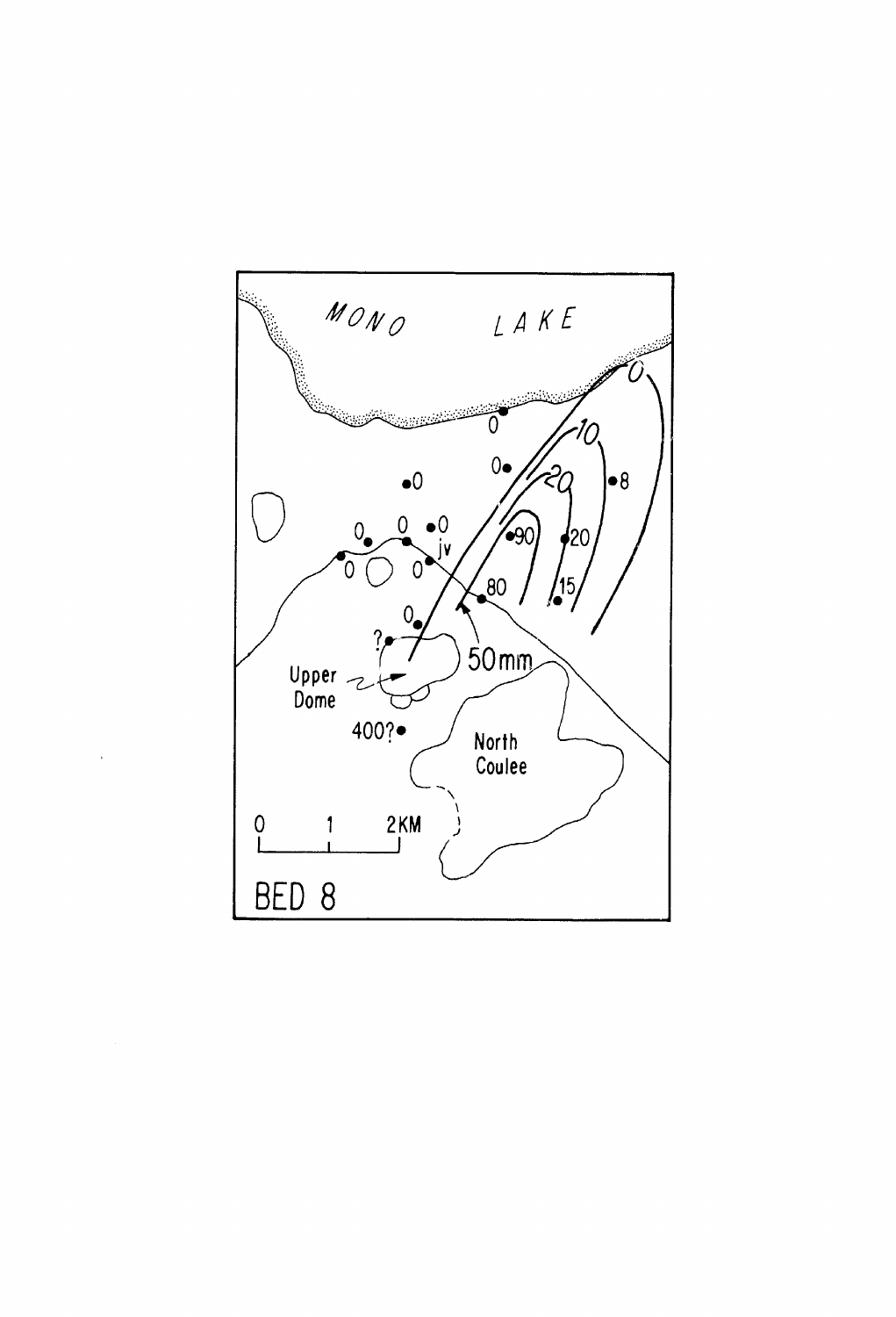